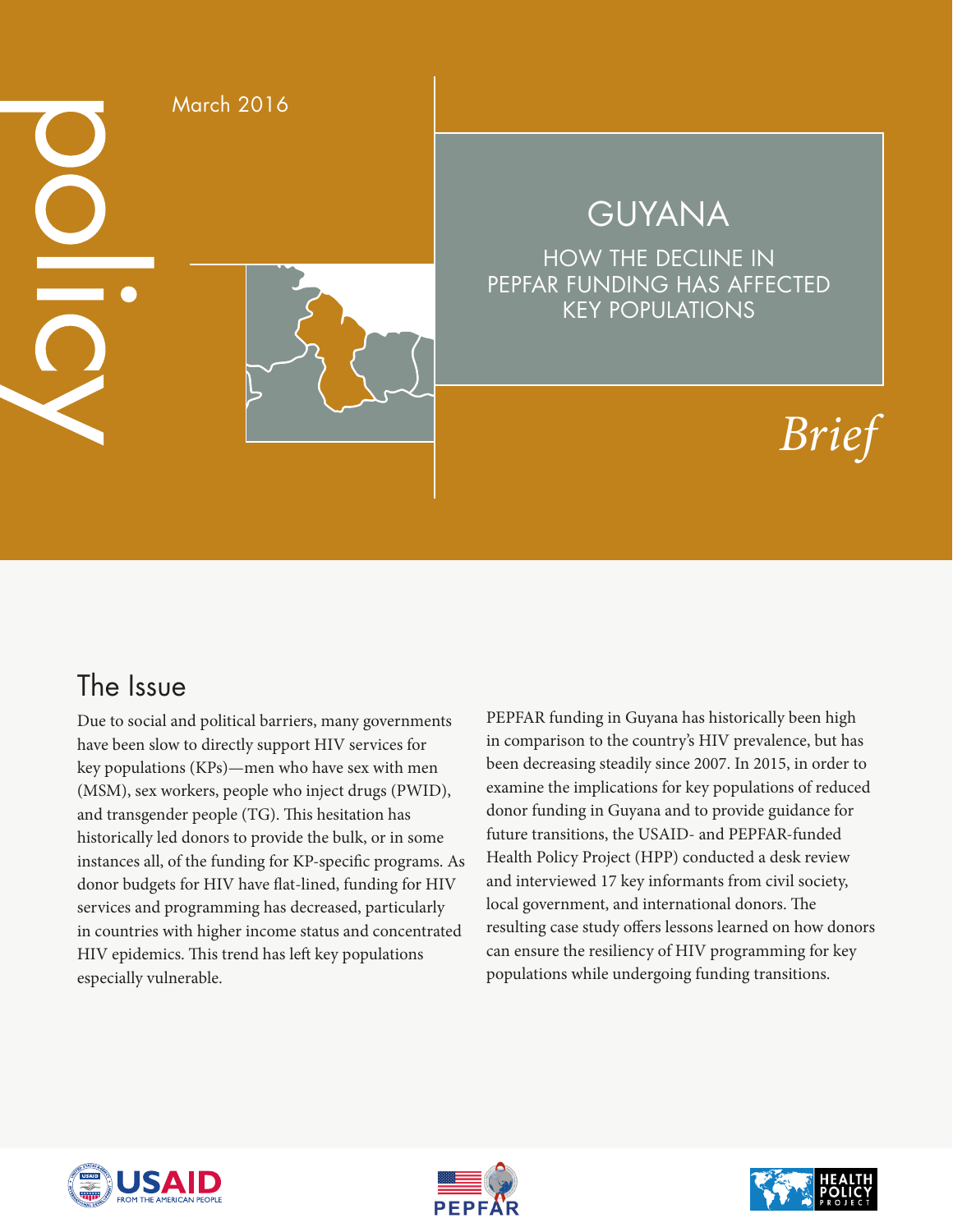### The Context

Guyana is a small, lower-middle income country situated on South America's northern coast. While Guyana's national HIV prevalence is relatively low (1.4% among adults ages 15-49), AIDS remains one of the leading causes of death (Guyana Presidential Commission on HIV/AIDS, 2015). The majority (60%) of the country's 7,700 people living with HIV (PLHIV) live in just one of Guyana's ten administrative regions (Region Four), which is home to 42 percent of the country's population and Guyana's capital city (Bureau of Statistics, 2014).

As in many countries, HIV prevalence is notably higher among key populations, ranging from approximately 5 percent among female sex workers (FSW) and MSM to over 8 percent among TG people (NAPS and MEASURE Evaluation, 2015). Injection drug use is thought to be relatively uncommon in Guyana, although there have been no HIV prevalence studies among PWID.

#### The legal and social context

Key populations face a number of social and political challenges in Guyana that affect, not only access to healthcare, but livelihood options, civil rights, and other determinants of health (Centro de Orientacion e Investigation Integral et al., 2014). Sex work, same-sex relations, and drug use are heavily stigmatized. Sex work is effectively criminalized due to prohibitions against brothels and KP-focused organizations report routine harassment by police (KI, 2015). Same-sex relations are prohibited under ill-defined legal statutes against "gross indecency" and "buggery" and, while prosecutions are relatively rare, police harassment of MSM is common (KI, 2015). Guyana law also criminalizes cross-dressing, although the provision was recently invalidated by the Supreme Court.

# The Funding

Although the Government of Guyana (GoG) provides the majority of public health financing, as of 2012 (the most recent year for which data is available), 90 percent

Guyana At-a-Glance<sup>1</sup> **Population:** 763,900 **GDP per capita (current US\$):** 4,050 **HIV epidemic type:** Concentrated epidemic **Number of PLHIV:** 7,700 **HIV prevalence:** Adults: 1.4% (ages 15-49) FSW: 5.5% MSM: 4.9% TG: 8.4% PWID: Data not available **International HIV funding:** US\$26.1 million **Domestic HIV funding:** US\$2.9 million **Existence of laws criminalizing:** Any aspect of sex work: Yes Consensual same-sex relations: Yes

Drug use: Yes

1 Population and GDP data come from World Bank, 2014; PLHIV data come from PEPFAR, 2015; Prevalence rates for adults come from Guyana Presidential Commission on HIV/AIDS, 2015; FSW, MSM, and TG prevalence rates come from NAPS and MEASURE Evaluation, 2015; International and domestic HIV funding data come from NAPS, 2013; Data on existing laws come from UNAIDS, 2015

of Guyana's estimated US\$29 million HIV budget was sustained by donor funding (Figure 1) (National Aids Programme Secretariat, 2013).

#### **Figure 1.** HIV Program Funding by Source, 2012



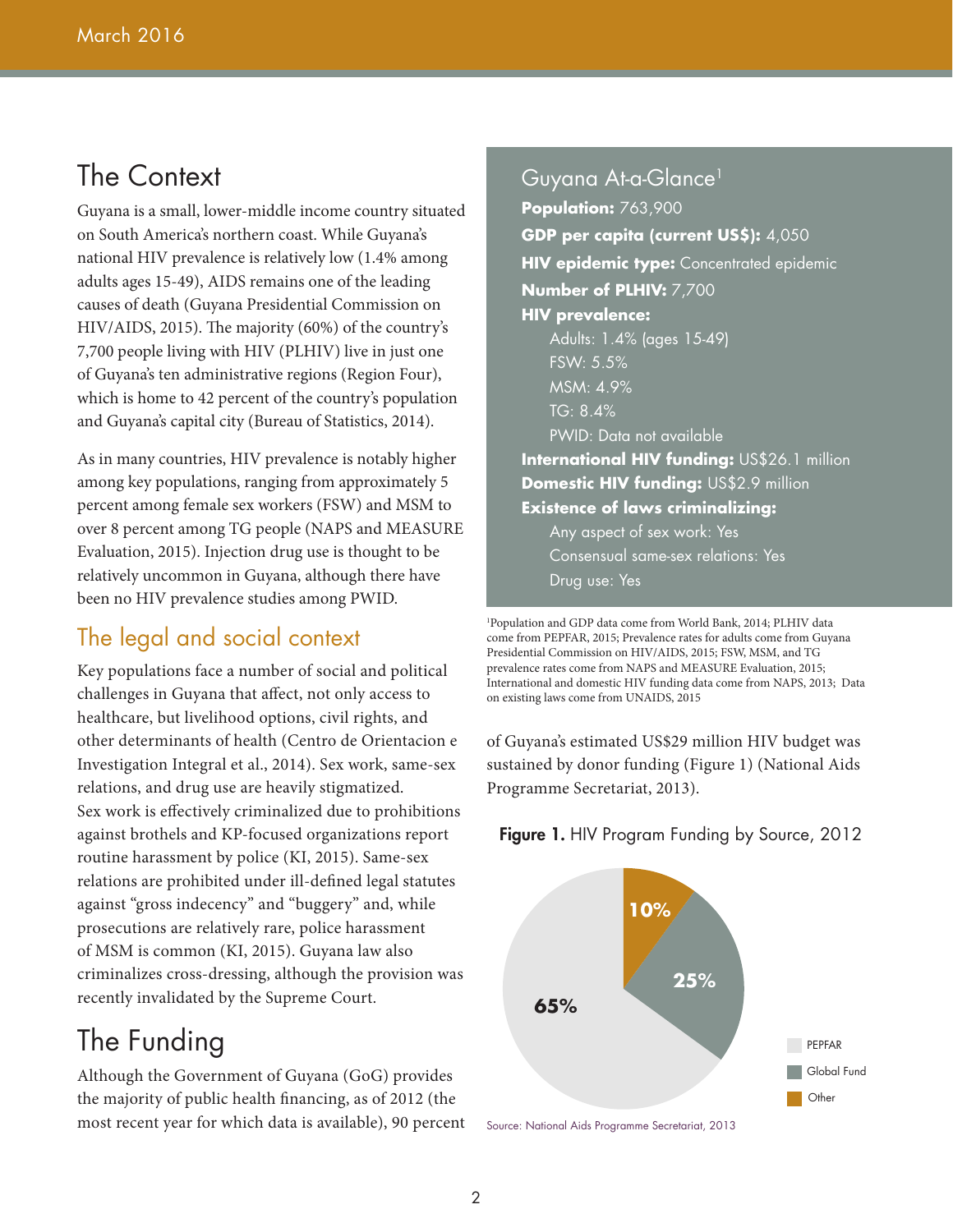PEPFAR has been the country's largest international donor for HIV programming since 2004. PEPFAR funding topped US\$28.4 million in 2007, after which it has decreased steadily to its current level of US\$6.6 million in 2015 (Figure 2).

In its early years, PEPFAR covered direct service delivery costs, providing salaries for Ministry of Health (MOH) staff, purchasing antiretrovirals (ARVs) and commodities, and establishing a case-based surveillance system. PEPFAR supported partners throughout the country to provide services for MSM, FSW, miners, loggers, and orphans and vulnerable children. However, the program has steadily moved towards a technical assistance model with a focus on key populations, transitioning funding for MOH staff and most ARVs to the national government. This process remains underway and by 2017 PEPFAR funding is expected to stabilize at a lower level.

The country's second largest HIV donor, The Global Fund to Fight AIDS, Tuberculosis and Malaria (Global Fund), has supported Guyana's HIV response since 2005. In 2012, the Global Fund's HIV grant shifted from one that supported general population services to one focused on key populations, defined as MSM, FSW, miners, and loggers. The current grant, which requires that 50 percent of funding support KP programming, is set to conclude on December 31, 2017. The prospect of additional funding is unknown, although several stakeholders felt it was unlikely (KI, 2015).

## PEPFAR's Transition

In 2012, in recognition of declining PEPFAR resources for Guyana, the PEPFAR Guyana team developed a five-year plan to move from direct service delivery to technical assistance. The plan aimed to ensure a thoughtful transition of PEPFAR-funded activities to the Guyana government through a phased approach. However, stakeholders reported that the plan was hurriedly constructed and that assumptions about increases in national HIV funding—for ARV procurement, for example—were overly optimistic (KI, 2015).



**Figure 2.** HIV Program Funding by Source, 2012

Source: Compiled by HPP from PEPFAR Dashboard data, https://data.pepfar.net/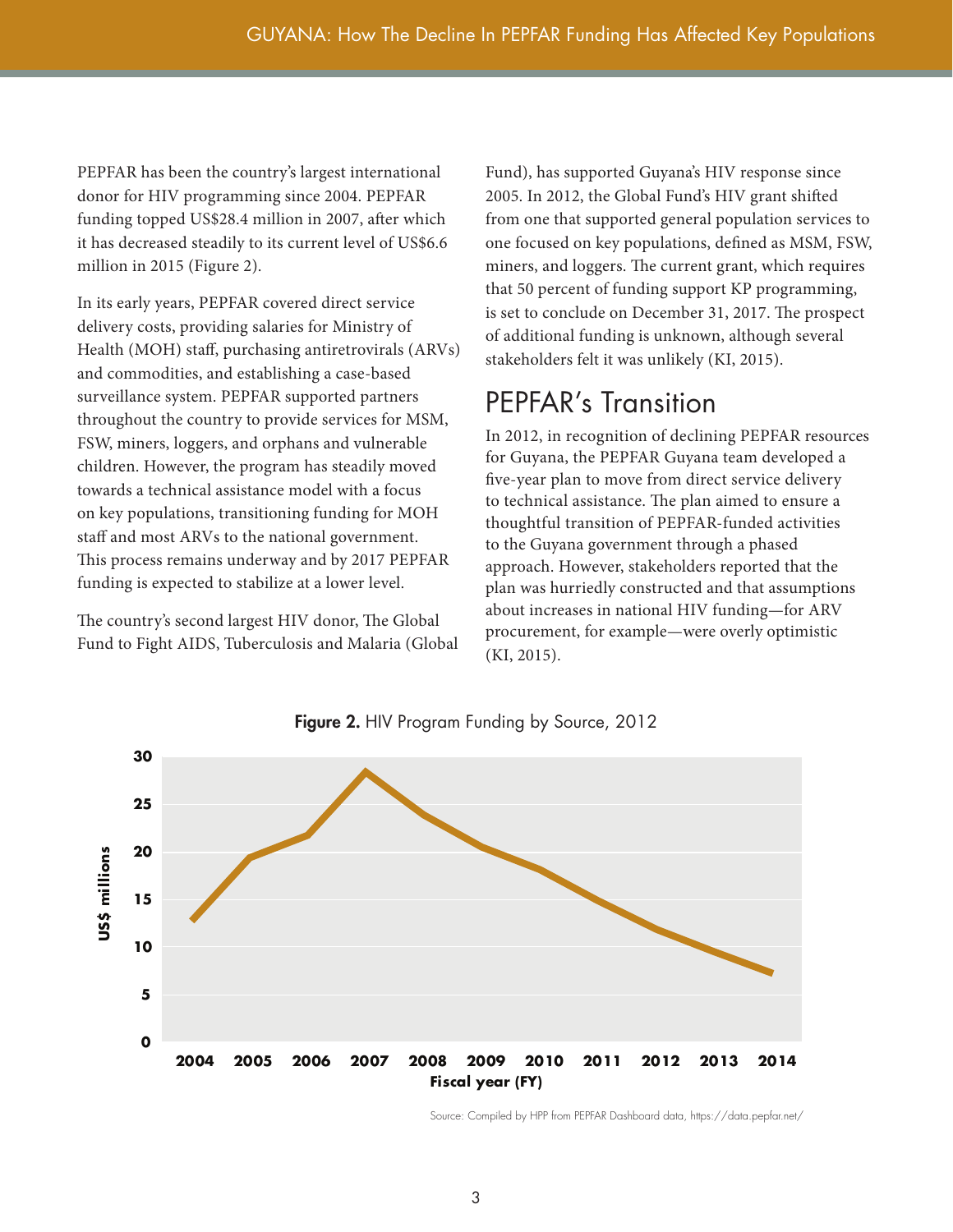Recognizing the financial limitations of the national government and other donors, the Guyana team revised this plan in 2014. The subsequent draft reflected input from in-country implementing partners, Global Fund representatives, and the national government, and resulted in the establishment of a Joint Transition Committee to develop the strategy and monitor its implementation. The plan was submitted to the Office of the Global AIDS Coordinator (OGAC), but formal approval was never received.

Soon after, the team began planning for the 2015 PEPFAR Country Operational Plan (COP), which required PEPFAR countries to propose data-driven approaches to achieve sustained epidemic control. Data from PEPFAR partners in Guyana demonstrated low numbers of new HIV cases in remote regions, which also require greater resources for program implementation. In light of this and new surveillance data suggesting a significant drop in HIV prevalence among KP groups, it was decided in April 2015 to reduce PEPFAR programming and to focus resources exclusively on MSM, FSW, and TG in Region Four. Region Four is home to 42 percent of the country's population, 60 percent of PLHIV, and has the highest HIV prevalence rates among these three groups.

Upon receiving word from OGAC, the country team quickly informed programs operating outside Region Four that activities would be discontinued. Though funding had been steadily declining, CSOs outside of Region Four still expressed surprise at having funding pulled. One key informant commented, "We were hearing all the time that the funding is going to dry up one day, but we didn't expect it so fast."

Community-based care and support activities in the remaining regions are expected to be transitioned by September 2016. Likewise, at the start of the 2016 fiscal year, the Guyana program will be subsumed within the PEPFAR Caribbean Regional Program.

### The Challenges

Despite attempts to transition Guyana away from donor funding, PEPFAR and the Global Fund continue to support nearly all of the country's KP programming. In interviews, stakeholders identified a number of concerns about the sustainability of KP programming and KP-led organizations:

#### Harmful legal and policy environment

In general, stakeholders agreed that the continued criminalization of key populations and deep-rooted stigma makes it unlikely that the GoG will fund programming delivered by KP-led organizations. As one development partner said, "Key populations may face a challenge [securing funding], because they still are not regarded as legal entities." Some members of civil society are hopeful about the prospect of legal reforms, although it is unclear whether the government will expend the political capital necessary to push through what would arguably be unpopular changes. While Guyana's 2013–2020 HIV strategic plan emphasizes the need to systematically address key populations, including improving the legal and policy environment, the government has yet to take action. However, there are some reports of recent progress: The Minister of Health recently approached the Joint United Nations Programme on HIV/AIDS (UNAIDS) for assistance in assessing the need to update current HIV stigma and discrimination policies, and the United Nations Development Programme is expected to convene a national dialogue on HIV and the law. Though cautious, stakeholders view this as a positive sign.

#### Poor coordination and communication among key stakeholders

Interviews suggest that coordination among government, international donors, and implementing partners focusing on key populations—which would ideally be managed by the National AIDS Program Secretariat (NAPS)—can be perfunctory.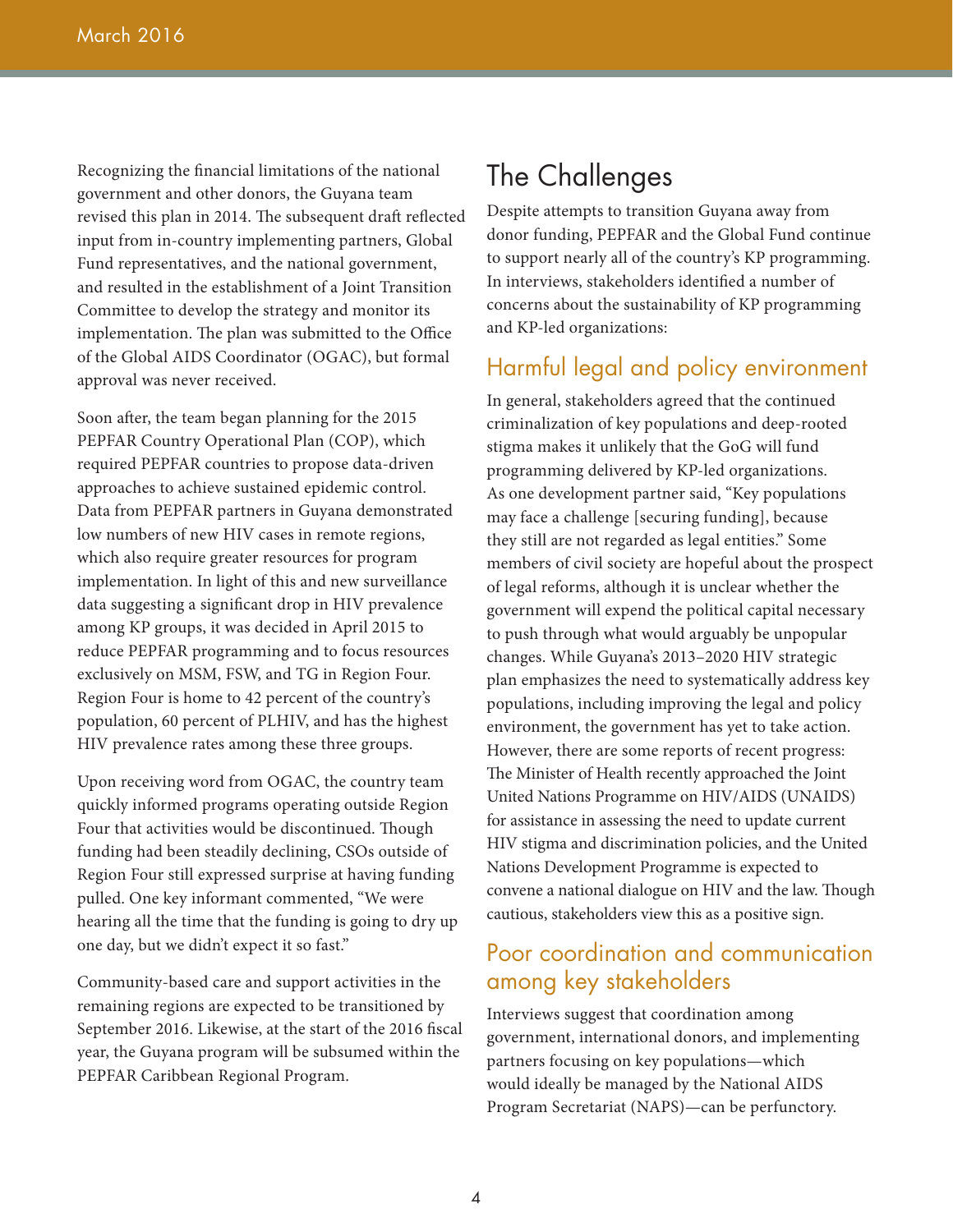The NAPS convenes quarterly meetings among CSOs, yet they are typically attended by lower-level personnel, and stakeholders described the meetings as informative, rather than consultative. One civil society representative described their relationship with NAPS as "schizophrenic," noting that the government engages with them only to the extent needed to meet PEPFAR and Global Fund requirements (KI, 2015). Informants also report that collaboration between donors on program planning has occurred inconsistently and sometimes retrospectively, after funding cuts or decisions have been made. Some CSOs spoke of duplicative PEPFAR and Global Fund programming, particularly in Region Four (KI, 2015). While most agreed that coordination had increased in recent years, it was generally felt that NAPS will need to take greater ownership over this effort moving forward (KI, 2015).

There is also evidence of miscommunication between the Guyana PEPFAR team and counterparts in Washington, DC, concerning the short- and longterm trajectory of the country's program. The revised transition plan, which was produced in 2014, is one example of crossed lines; it was never approved by OGAC and was therefore never enacted in-country, representing a missed opportunity to better prepare for funding changes. Notably, Guyana did not have a PEPFAR Coordinator from 2012–2014.

### Uneven CSO capacity

Virtually all prevention services targeting key populations in Guyana are delivered by CSOs, with funding from either the Global Fund or PEPFAR, both of which report substantial capacity challenges among local CSOs. Governance, administrative, and programmatic capacity among Guyanese CSOs is generally mixed, and is particularly weak among KP-led groups. In some cases, such groups had been previously denied funding or defunded because of improprieties. Without significant capacity building of Guyana's CSOs, these organizations' ability to sustain KP-targeted services is in jeopardy.

### Ineffective national HIV financing mechanisms and budgets

Interviews pointed to the need for GoG to take greater ownership of its HIV program and to develop and/ or strengthen the systems required to administer the program. NAPS has not yet developed a national HIV budget that includes national and international revenues, and the country's HIV strategic plan has yet to be costed. Though NAPS recently completed a National AIDS Spending Assessment (NASA) with support from UNAIDS, the report was never publicly released.

Informants also stressed that the government does not currently have mechanisms to contract with CSOs directly. The government does not provide financing to any organizations providing prevention services, although it does supply commodities such as rapid test kits and condoms. It is unclear how CSOs will be funded for HIV programming once all existing donor mechanisms expire in 2016 and 2017. A CSO representative working outside of Region Four considered, "Who are we transitioning to if the government is not ready?"

### Inadequate data to inform a comprehensive HIV response

While sensitive to the need to target priority populations and regions, some informants felt that a withdrawal based on existing HIV prevalence data overlooks hard-to-measure populations and other vulnerable populations, such as miners and loggers located in the country's hard-to-reach interior. One respondent reflected, "PEPFAR is retiring from the other regions and focusing on the region from which they have data…which is Region Four." While KPs in Region Four may be served by Global Fund programs, PEPFAR's withdrawal from other regions leaves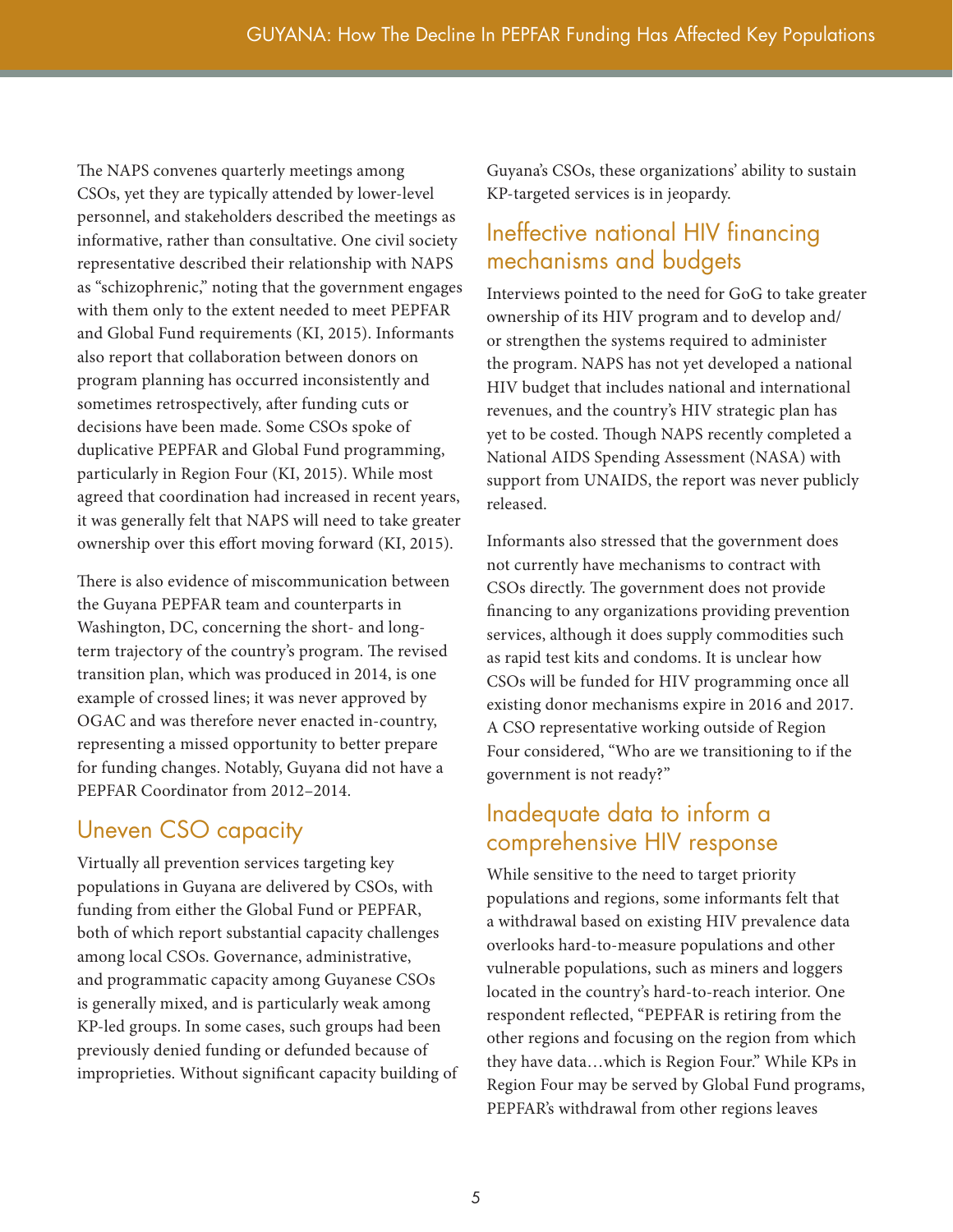populations in remote areas with even less access to HIV prevention, care, and treatment services.

Additionally, the country's 2014 behavioral and biological surveillance survey suggests a significant drop in HIV prevalence among FSW and MSM since 2009, from 16.6 percent to 5 percent and 19.4 percent to 4.9 percent, respectively, although methodological differences may partially account for the difference (National AIDS Program Secretariat and MEASURE Evaluation, 2015).While many respondents hold that the recent survey provides a more accurate picture of the country's epidemic, others expressed concern about the validity of the recent estimates, contending that prevalence estimates are too low and population size estimates are too high. The data informed the development of new PEPFAR and Global Fund targets, which many people feel are unrealistic.

### Lessons Learned

The sustainability of KP programming in Guyana may be jeopardized due to insufficient readiness among primary, in-country stakeholders, including the government and civil society, and exacerbated by a lack of collaborative and transparent planning. Based on interviews with a range of stakeholders leading and implementing HIV programs in Guyana, HPP developed the following recommendations:

**1. Align roles, responsibilities, and planning priorities with OGAC and local stakeholders.** For the future successful transition of KP programming, it will be essential for PEPFAR Guyana's actions incountry to be intentional, strategic, and transparent. This will require consistent and clear directions and expectations from OGAC and clear communication in country with other donors, government, and local stakeholders. OGAC and PEPFAR Guyana should mutually agree on goals and a five-year timeline. PEPFAR Guyana should then collaborate with stakeholders (including the Global Fund,

government, and civil society) to develop a transition plan that falls within those parameters.

- **2. Engage other donors, particularly Global Fund, in program planning, monitoring, and evaluation.**  Insofar as the Global Fund is undertaking its own transition, it is imperative that the two largest funders of KP-services in Guyana continue to collaborate to avoid duplication, ensure the integrity of services, and to the extent possible, act in concert to negotiate with the government.
- **3. Provide the GoG with technical assistance in health finance and strategic planning.**  To strengthen Guyana's health finance system, accurate data are essential. PEPFAR should encourage the government to take ownership of the transition in Guyana's HIV and AIDS program by investing in reliable data to support realistic budgeting and resource allocation. Priority needs include:
	- Cost estimates for the current HIV strategic plan
	- An annual HIV budget that captures revenues from international donors
	- A national AIDS spending assessment
- **4. Build the capacity of NAPS to play a more proactive role in convening stakeholders and coordinating programs across donors.**  A sustainable HIV response is only possible if the Guyanese government has the capacity to coordinate and lead the national response. Government leadership will be essential to develop, scale up, monitor, and sustain effective KP programming.
- **5. Build the capacity of KP-focused CSOs to sustainably deliver high-quality HIV services.**  Though some CSOs have improved management and accountability systems, many still have a need for organizational and technical capacity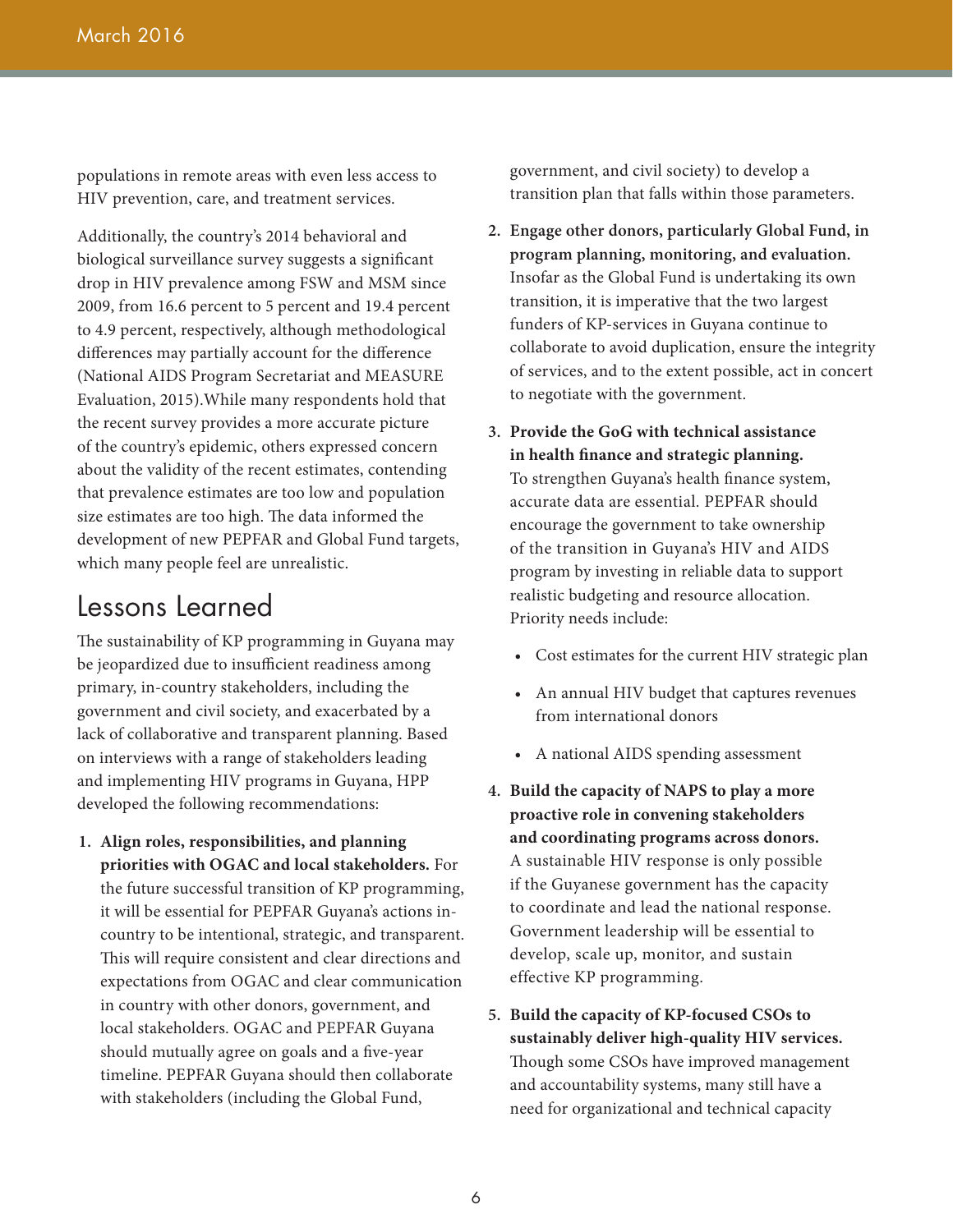development—particularly KP-led CSOs. Moreover, technical assistance will likely be needed for some time, based on CSOs' capacity gaps.

**6. Support the collection, analysis, and dissemination of KP-specific strategic information.** Reliable data are necessary to ensure effective HIV programming, including surveillance, program performance, health outcomes, and spending data. While the 2014 behavioral and biological survey represents an important effort, it could be improved upon.

#### The Project

This case study is one in a series of four from Bangladesh, Botswana, China, and Guyana that seek to examine the implications for key populations of recent decreases in PEPFAR and other donor funding. Each case study is based on desk research and supplemented by key informant interviews with civil society, local government, and international donor representatives conducted in late 2015. Taken together, these case studies seek to provide lessons learned to guide PEPFAR in ensuring the resiliency of HIV programming for key populations.

For more information on how the decline in donor funding for HIV programming is affecting key populations and to access related case studies, please visit www.healthpolicyproject.com.